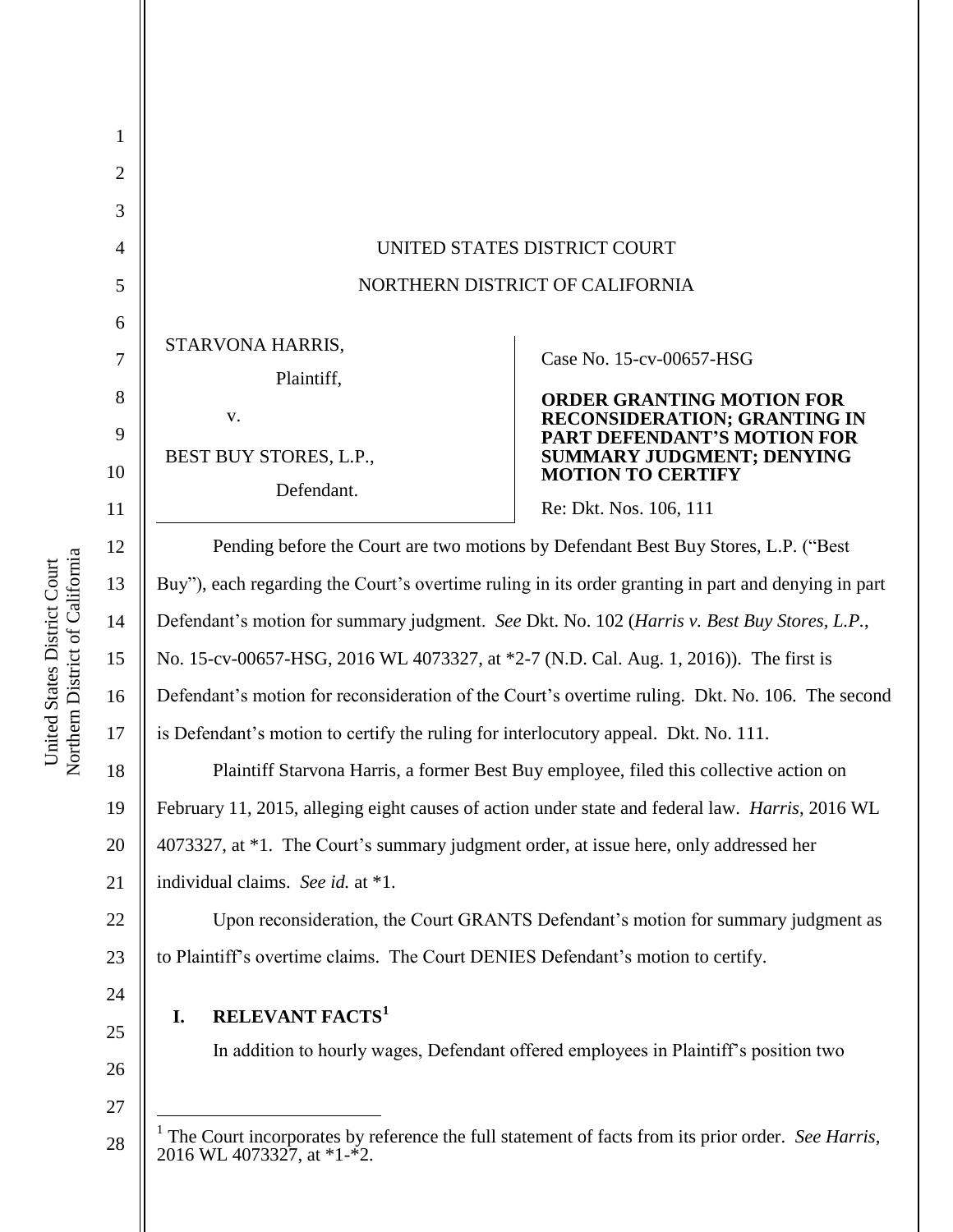1

2

3

4

5

6

7

8

9

10

11

12

13

14

15

16

17

18

19

20

21

22

23

24

25

relevant types of payment during the applicable time period.<sup>2</sup> *Harris*, 2016 WL 4073327, at \*1. First, employees could earn a nondiscretionary bonus through the short-term incentive ("STI") program. *Id.* at \*2. Second, employees could earn Path to Excellence ("PTE") points that were redeemable for various products and services. *Id.* at \*1. Some PTE points were classified as overtime eligible. *Id.* at \*2. The calculation of the STI bonus was partially based on the employee's earnings, including overtime pay, but did not include PTE points. *Id.* at \*1.

Plaintiff earned both overtime and PTE points during the pay period of August 3, 2014 to August 16, 2014. Dkt. No. 22-2 at 26. However, Plaintiff earned all of those PTE points during the pay period's first workweek (from August 3, 2014 to August 9, 2014). *See* Dkt. No. 64-10 at 6 (showing workweeks); Docket No. 64-4 at  $3 \& 69-11$  at  $30$  (showing dates PTE points were earned). And Plaintiff did not earn any overtime during the pay period's first workweek. *See* Dkt. No. 64-5 at 20-21. Thus, without dispute, there was not a week during the August 3 to August 16 pay period in which Plaintiff both earned both PTE points and worked overtime.

At oral argument, Plaintiff's counsel conceded that the only workweek in which Plaintiff both received an award of PTE points and worked overtime was July 20-26, 2014. *See* Dkt. No. 115 (FTR recording of hearing) at 2:21:43-2:22:03 PM. That week was in the fiscal month of July 2015. *Harris*, 2016 WL 4073327, at \*2 (citing Dkt. Nos. 22-2 & 69-11 at 30). Plaintiff received no STI bonus for fiscal July 2015. *See id.* at \*1 (citing Dkt. No. 64-10 at 11).

In summary, the record conclusively establishes that there was no week meeting all three of the following requirements: (1) Plaintiff earned PTE points; (2) Plaintiff also worked overtime; and (3) the week fell within a month in which Plaintiff earned the STI bonus.

<sup>26</sup> 27  $\overline{a}$ <sup>2</sup> Defendant also offered employees in Plaintiff's position merchandise discounts. *Harris*, 2016 WL 4073327, at \*2. But the Court granted Defendant's motion for summary judgment as to Plaintiff's first and second causes of action insofar as they were based upon the theory that

<sup>28</sup> Defendant was required to pay overtime on the value of the merchandise discounts. *Id.* at \*7. Neither party seeks reconsideration of this portion of the Court's overtime ruling. Since these discounts are no longer relevant, they are not discussed here.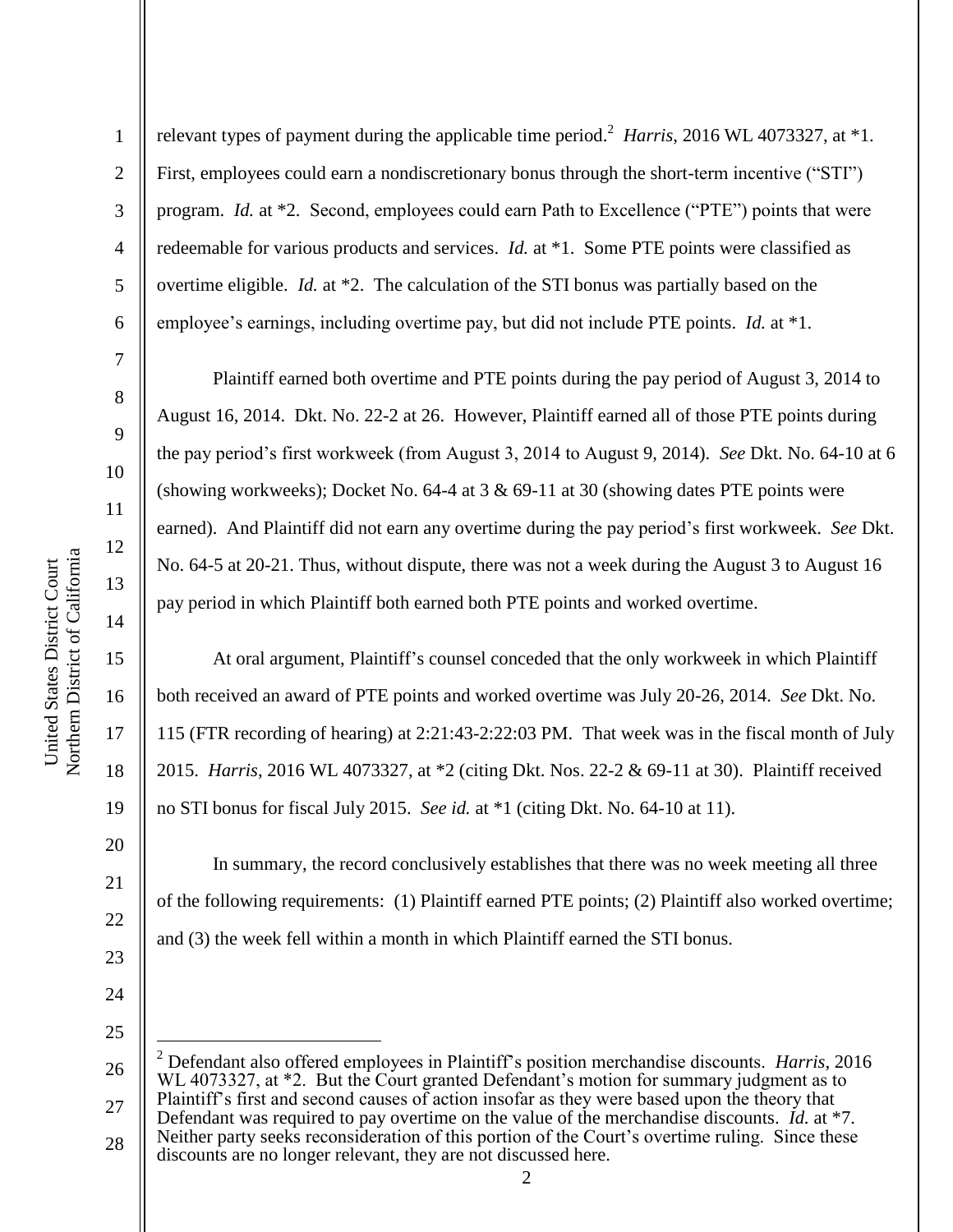## **II. LEGAL STANDARD**

Summary judgment is proper if "there is no genuine issue as to any material fact and ... the moving party is entitled to judgment as a matter of law." Fed. R. Civ. P. 56(c). A summary judgment order not fully disposing of a case is an interlocutory order. *See*, *e.g.*, *In re Pintlar Corp.*, 124 F.3d 1310, 1312 (9th Cir. 1997) ("An order granting a motion for partial summary judgment is an interlocutory order ."); *Hopkins v. City of Sierra Vista, Ariz.*, 931 F.2d 524, 529 (9th Cir. 1991) ("The denial of a motion for summary judgment is an interlocutory order . . . ." (internal quotation marks and citation omitted)). A federal district court may modify pre-trial interlocutory orders and rulings "at any time prior to final judgment." *Amarel v. Connell*, 102 F.3d 1494, 1515 (9th Cir. 1997).

### **III. MOTION FOR RECONSIDERATION OF THE COURT'S OVERTIME RULING**

Plaintiff's remaining overtime claim is based on the allegation that Best Buy failed to calculate the STI bonus "as a percentage of . . . [PTE] points . . . ." *See, e.g.*, Dkt. No. 66 at 7. However, Defendant is entitled to judgment as a matter of law on this claim.

An employer may satisfy the overtime requirements of the Fair Labor Standards Act ("FLSA") by calculating a bonus as a "[p]ercentage of total earnings." 29 C.F.R. § 778.210 (2016); *see also Harris*, 2016 WL 4073327, at \*4. On summary judgment, the Court held that "total earnings" under § 778.210 includes all bonuses not falling under a statutory exception. *See Harris*, 2016 WL 4073327, at \*5; *see also* 29 U.S.C. § 207(e). Applying this standard, the Court ruled that Defendant "failed to establish that it properly calculated the STI as a percentage of total earnings, including all bonuses not falling under a statutory exception." *Harris*, 2016 WL 4073327, at \*5. The Court found that it was "not clear from the record" whether the STI calculations were proper in two fiscal months of 2015. *Id.* at \*5.<sup>3</sup>

The Court stands behind its legal holding regarding § 778.210, but reconsiders its application of that holding to the facts of this case. Overtime is a weekly calculation. *See, e.g.*, 29

26

27

 $\overline{a}$ 

28

1

2

3

4

5

6

7

8

9

10

11

12

13

14

15

16

17

18

19

20

21

22

23

24

25

<sup>3</sup> The Court identified those months as "fiscal June 2015 and fiscal August 2015." *Harris*, 2016 WL 4073327, at \*5. This was a typographical error: the Court meant fiscal *July* 2015 and fiscal August 2015. Regardless, the Court now reconsiders this part of its prior holding.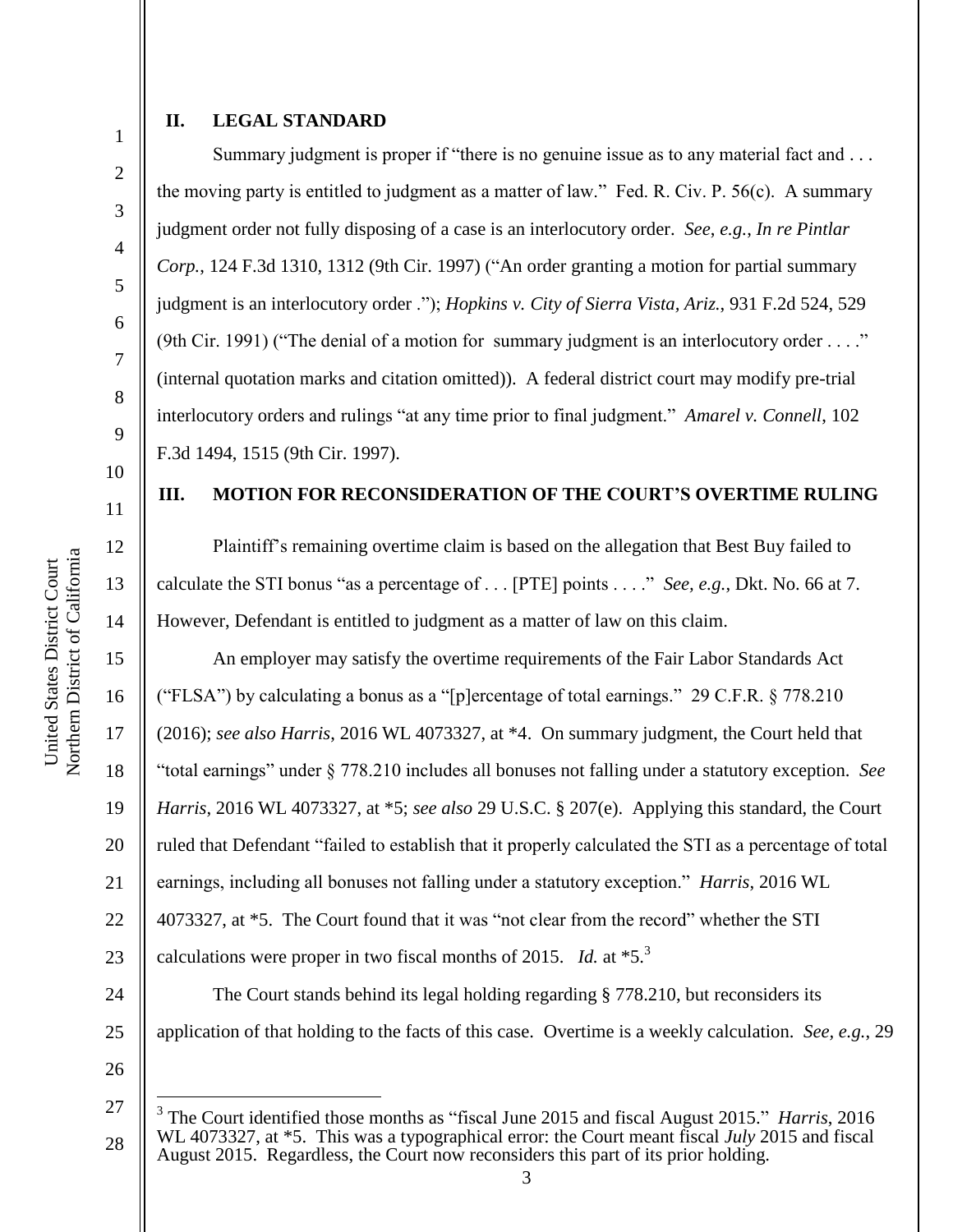1

2

3

4

5

6

7

8

9

11

12

13

14

15

16

17

18

19

20

21

22

23

24

25

26

27

 $\overline{a}$ 

U.S.C. § 207(a)(1) (requiring overtime pay for "a *workweek* longer than forty hours" (emphasis added)); 29 C.F.R. § 104 ("The Act takes a *single workweek* as its standard . . . ." (emphasis added)). The only workweek that Plaintiff received an award of PTE points and worked overtime was July 20-26, 2014, but she earned no STI bonus during that month. *See Harris*, 2016 WL 4073327, at \*1-2. Given these undisputed facts, there is no way that Plaintiff could have lost overtime wages through Defendant's failure to calculate the STI bonus as a percentage of PTE points.

10 Accordingly, Defendant is entitled to judgment as a matter of law on Plaintiff's FLSA overtime claim. In addition, Defendant is entitled to judgment as a matter of law on Plaintiff's overtime claim under California law, given that FLSA's standard applies to that claim too, *see id.*  at \*3 (citing cases).

## **IV. MOTION TO CERTIFY FOR INTERLOCUTORY APPEAL THE COURT'S OVERTIME RULING**

Because the Court has granted Defendant's motion for summary judgment on Plaintiff's overtime claims, it denies Defendant's motion to certify the ruling for interlocutory appeal. The district court may only certify a non-final order for interlocutory appeal where "such order involves a *controlling question of law* as to which there is *substantial ground for difference of opinion* and . . . an immediate appeal from the order may *materially advance the ultimate termination of the litigation*." *See* 28 U.S.C. § 1292 (2012) (emphasis added); *see also Reese v. BP Expl. (Alaska) Inc.*, 643 F.3d 681, 687-88 (9th Cir. 2011). "All that must be shown in order for a question to be 'controlling' is that resolution of the issue on appeal could materially affect the outcome of litigation in the district court." *In re Cement Antitrust Litig. (MDL No. 296)*, 673 F.2d 1020, 1026 (9th Cir. 1981). Here, resolution of a disputed legal issue regarding a claim as to which judgment has been granted in Defendant's favor would not impact the outcome of the case. Moreover, the interlocutory appeal would not materially advance the termination of this suit because the legal ruling on appeal would be irrelevant to all remaining claims. Since the requirements of section 1292(b) are not met, the motion to certify is denied.<sup>4</sup>

28 <sup>4</sup> Defendant's motion to certify requests a stay of proceedings if the Ninth Circuit agrees to hear